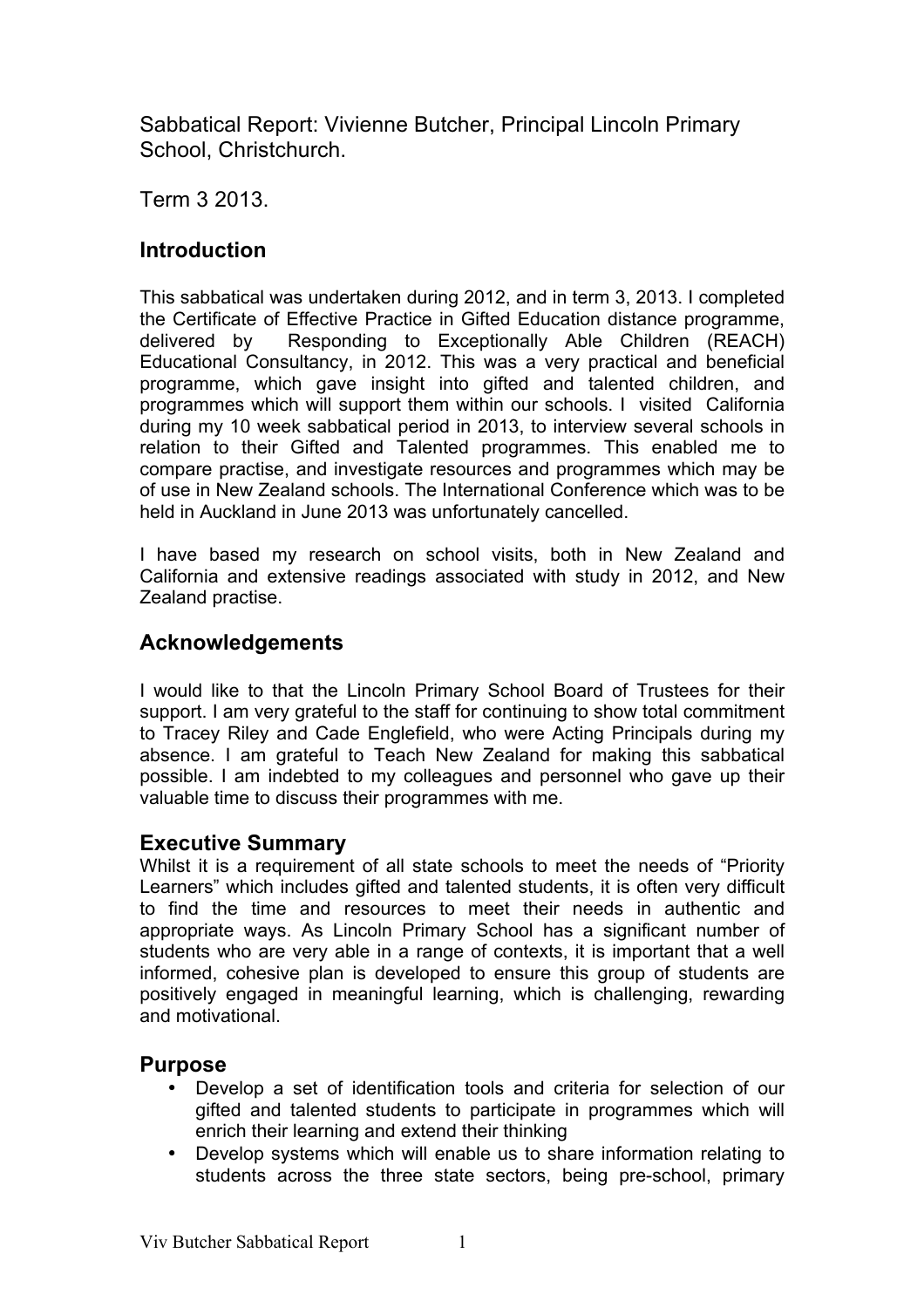school and secondary schools. As we have the three sectors working from what is essentially one site, we already have close connections, this work aims to extend that shared understanding

• Present this report to Lincoln Primary School staff, and other sector groups

# **Rationale and Background Information**

Within the The National Administration Guidelines, NAG 1( c ) iii, states that: on the basis of good quality assessment information, identify students and groups of students :

( iii ) who have special needs , including gifted and talented students, and

( iv ) aspects of the curriculum which require particular attention.

It is therefore a legal requirement that children within these groups, have programmes of work developed which challenge and support to reach their potential.

The Ministry of Educations book entitled Nurturing Gifted and Talented Children, is available from Learning Media in Wellington. It states that while opinions vary on what constitutes "giftedness" most people agree on the following three points:

- Being gifted means being exceptional in one or more areas compared to other people of a similar age.
- Giftedness is inherited (nature) but is also developed by external influences (nurture).
- Giftedness can be found among people from all cultural, ethnic, and socio-economic groups and among people who have physical, sensory, and learning disabilities.

Whilst undertaking a study programme offered by the REACH (Responding to Exceptionally Able Children) Educational Consultancy, I was introduced to the compulsory text "They're Not Bringing My Brain Out", written by Rosemary Cathcart. This is a "must have" text for schools who wish to become more informed about the needs of gifted children in New Zealand schools.

When trying to define "Gifted and Talented" I have found three sets of characteristics, which helped when identifying children.

Rosemary Cathcart (3<sup>rd</sup> Edition) They're Not Bringing My Brain Out - states that many attempts have been made to define the term Gifted and Talented. One of the best known is that produced by a committee led by Sidney Marland, US Commissioner of Education, in 1972 Congress report. In this report, "gifted and talented children" are described as those who "by virtue of outstanding abilities are capable of high performance….. Children capable of high performance include those with demonstrated achievement and/or potential ability in any one of the following areas, singly or in combination:

- General intellectual ability
- Specific academic aptitude
- Creative or productive thinking
- Leadership qualities
- The visual and performing arts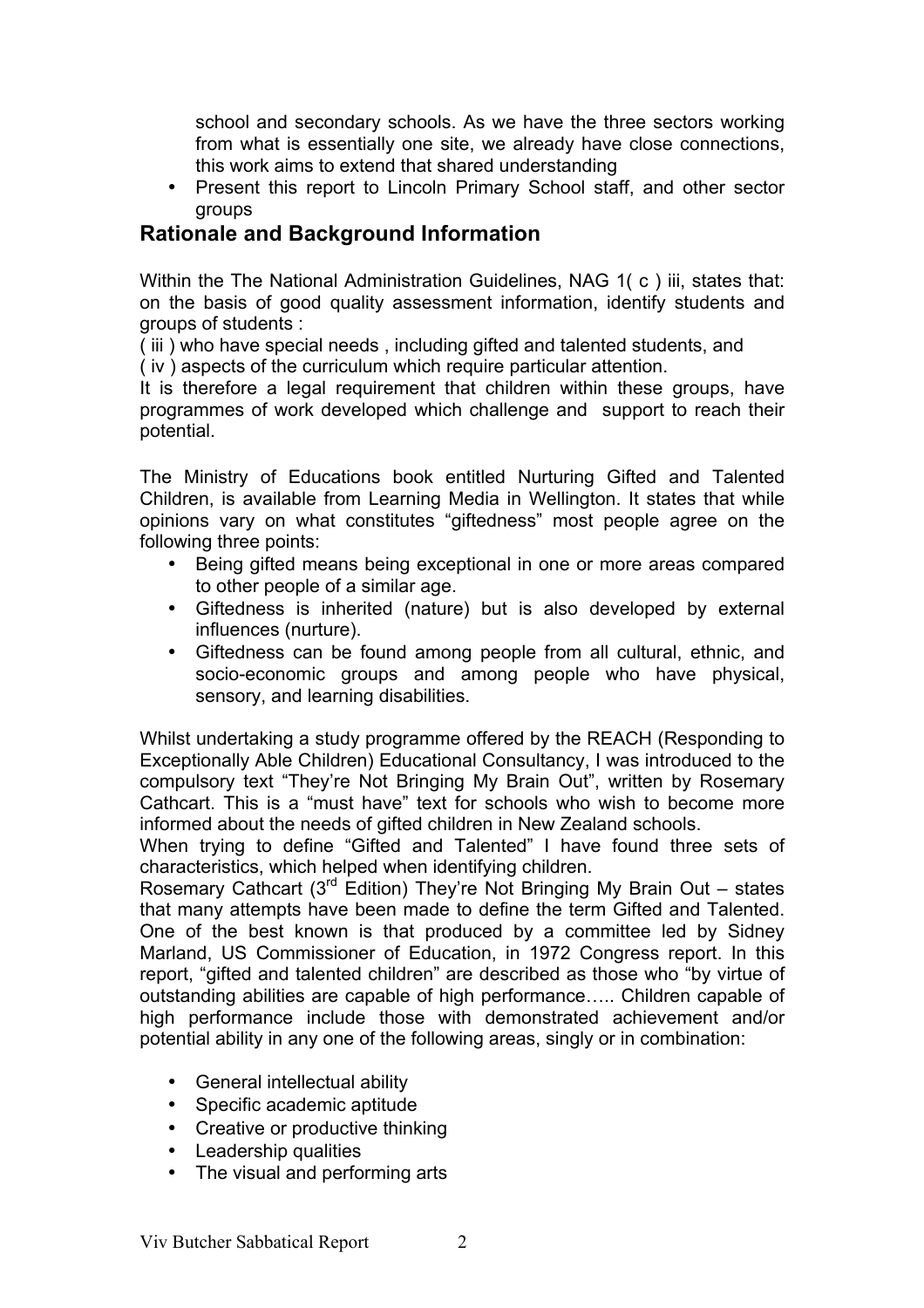• Psychomotor ability

Characteristics exhibited by gifted children include:

- Verbal fluency
- An acute sensitivity and empathy for others
- Heightened perceptual skills
- A dislike of routine
- Introversion (often)
- An imaginative, fantasy-creating mind
- A broad and changing spectrum of interests
- A preference for complex ideas and/or tasks that provide challenge
- An unusual ability to see relationships
- A curious, investigative mind, full of questions
- A strong interest in problem solving
- An openness to new ideas and experiences
- A tendency toward individualism
- A strong need to be self-directed, independent

Whilst these definitions and characteristics support us to indentify these children, it becomes the challenge of the school to develop programmes of work, delivered by teachers who understand these children, and have a strong desire to accommodate their individual needs, and learning styles. Children's gifts and talents extend across every strand of the curriculum, therefore the challenge to meet them is very significant

If we separate these into Giftedness and Talents, we further extend the challenge of meeting children's needs.

Sidis Archives Homepage ,The Mailbox News, notes that:

Giftedness = top 10% of students. Areas of giftedness include NATURAL ABILITY DOMAINS

- **Intellectual:** fluid reasoning, verbal, special, memory, sense of observation, judgement, meta-cognition
- **Creative:** Inventiveness (problem-solving), imagination, originality (arts) retrieval fluency
- **Socio-affective:** Intelligence (perceptiveness) Communication (empathy, tact) Influence (leadership, persuasion)
- **Sensori-motor (S/M):** S=visual, auditory. M= strength, endurance, reflexes etc.

Talents = top 10% of students. Areas of talents include: SYSTEMATICALLY DEVELOPED SKILLS (SYSDEV)

- **Academics:** language, science humanities etc.
- **Arts:** visual, drama, music etc.
- **Business:** sales, entrepreneurship, management etc.
- **Leisure:** chess video games, puzzles etc.
- **Social action:** media public office etc
- **Sports:** individual or team
- **Technology:** trades and crafts, electronics, computers, etc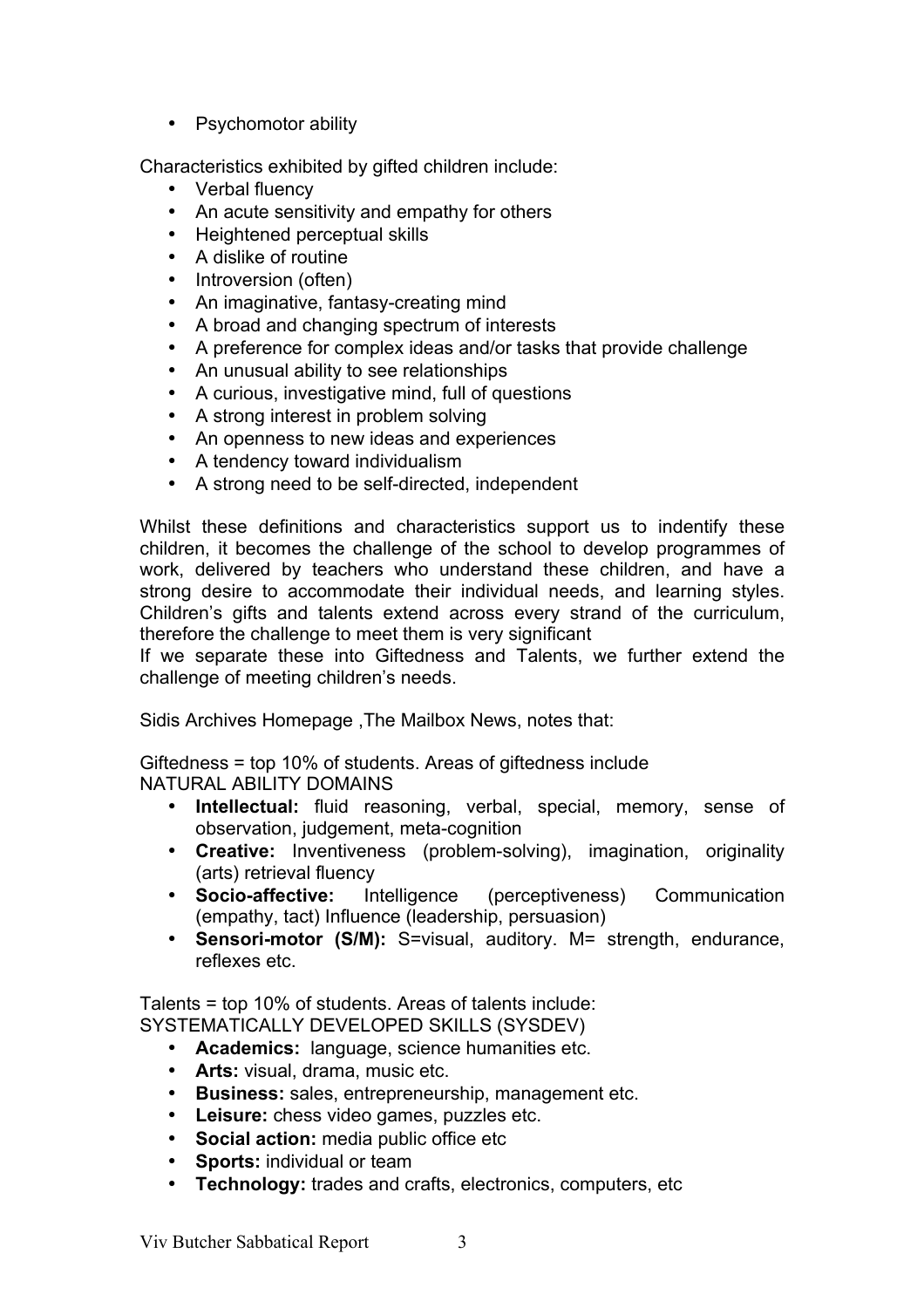Children may present with one or many combinations of the gifts and talents as listed above. Schools need to be equipped with identification tools, systems to develop and implement programmes which will engage students, whilst enhancing their opportunities. Resources to support implementation need to be identified to ensure appropriate programmes can be delivered. These are challenges, which should be viewed as opportunities for the students, teachers, families and the future of our communities.

Ministry of Education (2008) Nurturing Gifted and Talented Children, includes a list of characteristics of Giftedness. They are:

- 1. Reasons well (good thinker)
- 2. Learns rapidly
- 3. Has an extensive vocabulary
- 4. Has an excellent memory
- 5. Has a long attention span (if interested)
- 6. Is sensitive (feels hurt easily)
- 7. Shows compassion
- 8. Is a perfectionist
- 9. Is intense
- 10.Is morally sensitive
- 11.Is strongly curious
- 12. Perseveres (When interested)
- 13.Has a high degree of energy
- 14.Prefers older companions
- 15.Has a wide range of interests
- 16.Has a great sense of humour
- 17.Is an early or avid reader (if too young to read, loves being read to)
- 18.Is concerned with justice/fairness
- 19.Has keen powers of observation
- 20.At times, demonstrates a judgement that is mature for age
- 21. Is highly creative
- 22.Tends to question authority
- 23.Has facility with numbers
- 24.Is skilled with jigsaw puzzles

The combination of the three identification tools give us guidelines within which we can create an understanding of how these children will present within the school setting. Teacher observation, coupled with parental input will assist with creating a Gifted and Talented register for use within the school programme.

## **Methodology**

Information gathered as part of my study during 2012, will be presented and shared to support schools when addressing NAG 1,c,( iii). Comparisons between Californian schools identification, and programme development and delivery will be used to give comparative practices. Practices between schools in New Zealand will be shared which will enable others to utilise and adopt systems which may be of use within their school setting.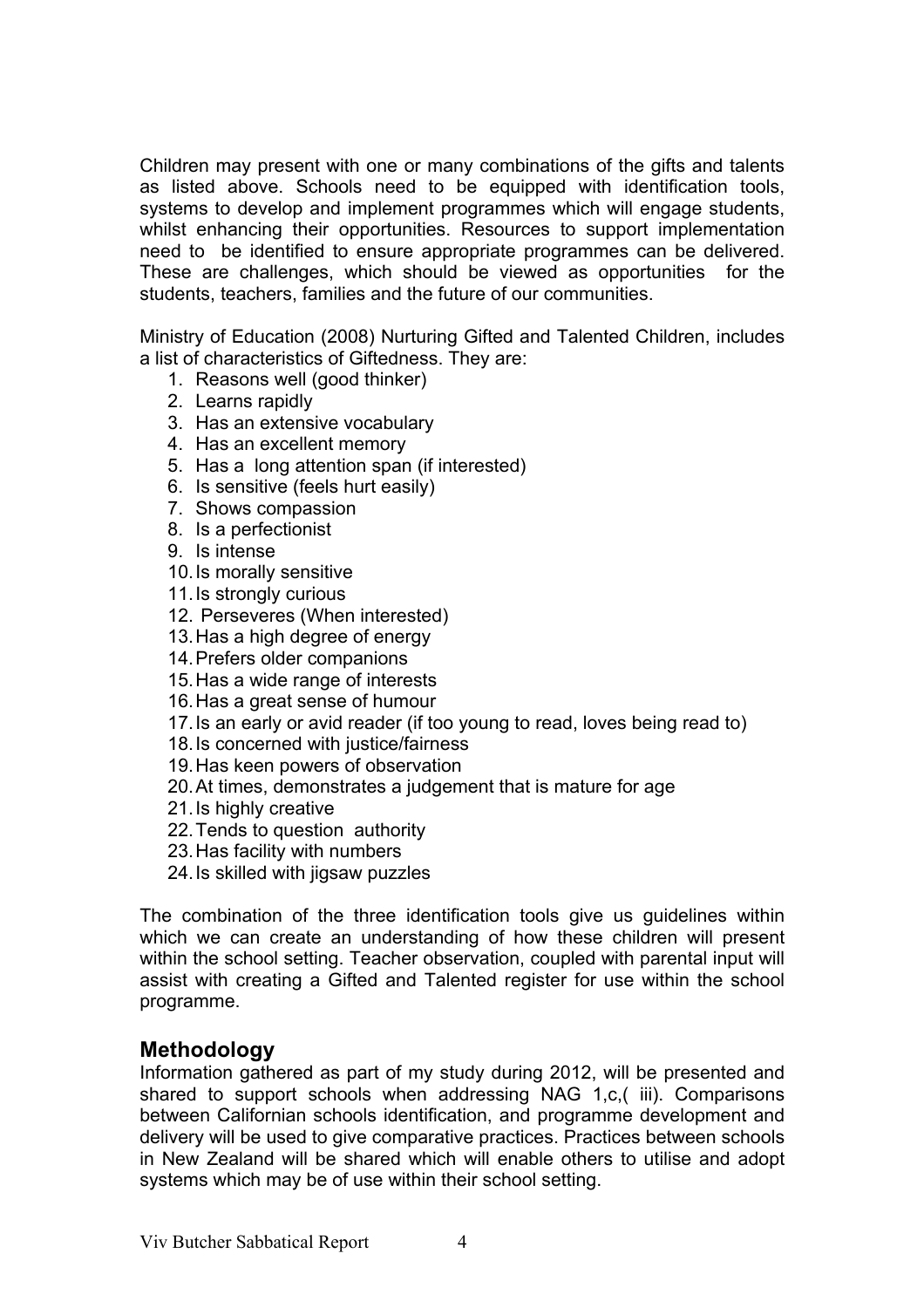# **Findings**

An objective of my study was to compare practice relating to identification and meeting the needs of gifted and talented students in New Zealand, to that in California. During a trip to California, I visited several schools, and interviewed the Principals, or District Managers. Information related to these visits is compared to practice in schools in Greater Christchurch.

#### *Background Information.*

*California is split into Education Districts geographically. These districts could be compared with the historical Education Boards in New Zealand prior to 1989. Each District has its own Governing body. These Districts, undertake the day to day management of the schools for which they are responsible. Employment is managed at District level whilst each individual school has input into the programmes which are developed collaboratively with the District personnel. I did find that some schools in other districts, which are in lower socio economic regions, and whose student achievement outcomes are below that expected, do not have gifted and talented programmes operating. These schools are focusing on raising overall student achievement, before embarking on additional extension programmes.*

I was fortunate to be able to interview Sharon Uyeno - administrator of Programming and Lisa Hansen Programming Director of the Clovis District. Sharon's background includes 30 years experience, initially as a speech therapist, then moving into the role of Deputy Principal and Principalship. Sharon has been working with all levels of schooling, this includes 15 years with elementary students. Lisa has worked within the Special Education field for 15 years. This is her first year co-ordinating the GATE programmes for the Clovis District.

Clovis would align to an area which in New Zealand would be classified as high decile. It is a very popular area, renowned for high educational standards, and achievement which is above that of the Californian average. People purchase property

The following dialogue gives the Cloivs District response to questions in red, with the New Zealand comparison in italics.

#### **How many schools within this district?**

Clovis District includes 33 elementary schools, 5 middle schools, 1 continuation school( enrolling children who display academic or behavioural challenges),and 5 high schools.

*In New Zealand, each school is managed independantly of each other. Governance decisions are made at Board level, whilst Management decisions are made by the Principal. Each school makes the decision regarding levels of funding, and staffing which will be allocated to Gifted and Talented programmes. This decision should relate direcely to individual chidlren's needs, whilst taking into account the school wide achievement data. Our National Standards information relates to chidlren who are working "Above*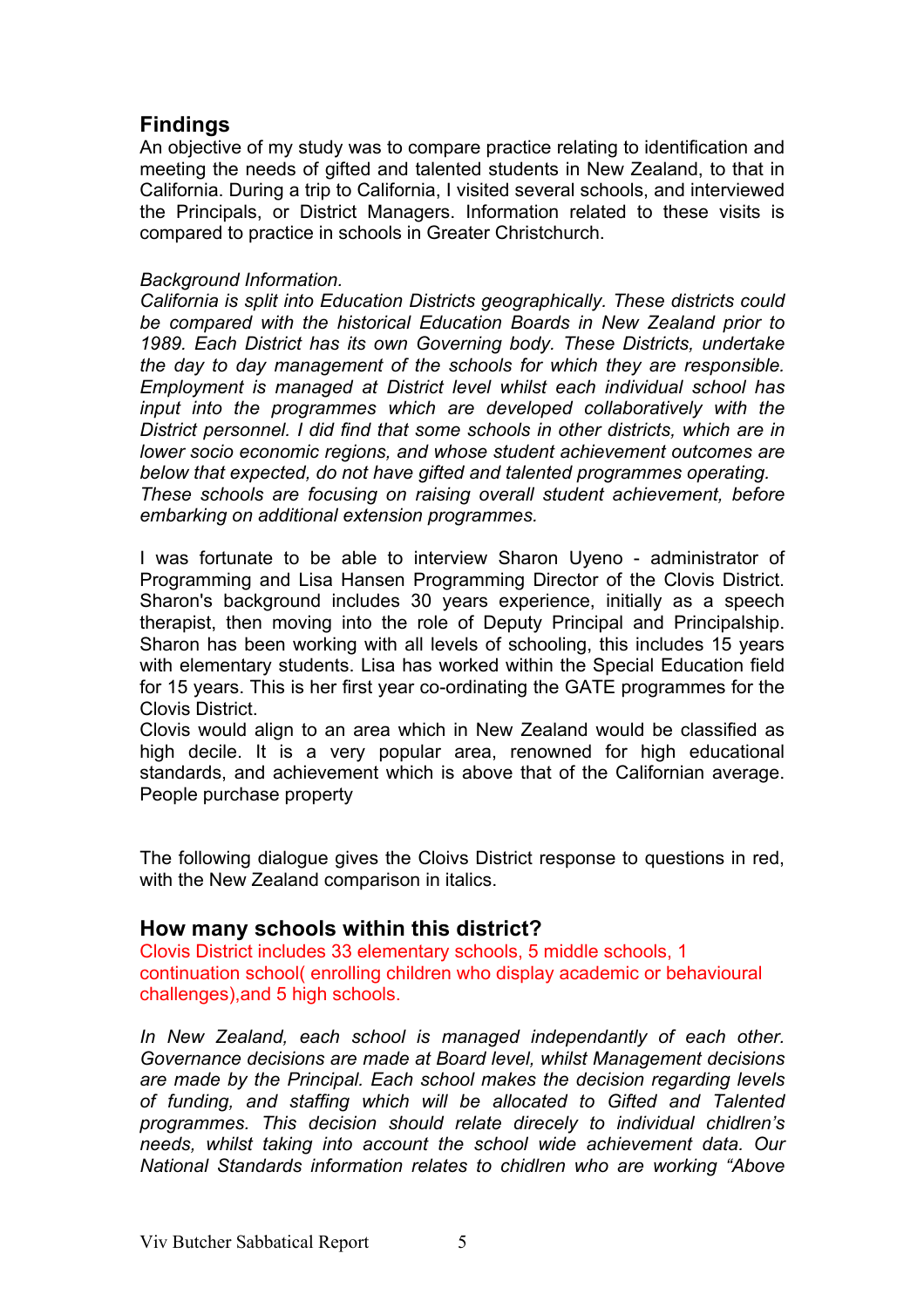*National Standard". Children included within a gifted and talented programme would generally be working "Well Above" in one or more academic area, however our visual spatially gifted students may not appear within this accelerated group of students. The National Achievement Guidelines do state that the needs of these children must be identified and met. Our challenge is how to do this within the restrictions of the resources available.* 

*It could be an outcome of the Clusters of schools recently developed in Greater Christchurch, will enable groups of schools to identify this as a need within their area. This could begin to align with the Californian model.*

#### **How are programmes resourced?**

Historically, there had been specific funding available for GATE programmes. This funding source disappeared about 4 years ago. Since then it has become an area where a School District has to decide whether it is a priority budget area. Clovis School District is known and respected within California, as being a District which values the outcomes of GATE programmes. They, therefore have key personnel who manage the identification of students, co- ordinate programmes, and support schools with the management and delivery of such programmes.

*There has never been specific funding available specifically for gifted and talented programmes in New Zealand. Although the NAG states that these children must be identified, and their needs met, it is a significant challenge for schools to do this. The level of expertise within each school varies significantly, the knowledge and skills to identify these children, develop and resource programmes, and monitor outcomes varies considerably. The concept of clustering schools could address this to some degree.*

#### **What Management mechanisms do you have in place?**

Specific student achievement targets are developed at each individual site. Site plans are housed and monitored by the District Office. Achieving or surpassing these targets is an essential step within the accountability process. Successful outcomes attract a higher level of funding, therefore are very important. Student achievement information is reported publically, therefore successful programme outcomes are what will ensure the continuation of the investment.

*As each school in New Zealand is managed independantly, we have to develop our own individual management mechanisms. This can be a significant barrier to the implementation of programmes.*

**Do all schools participate in the GATE programme.** All schools are able to identify children for the programme. A unified assessment tool is used to ensure consistency in data which is being considered. Where a school has a proven record of high academic achievement, the number of children being able to access the programme may be limited to ensure representation is available to all schools within the district. Participation is not mandatory; schools do not have to participate.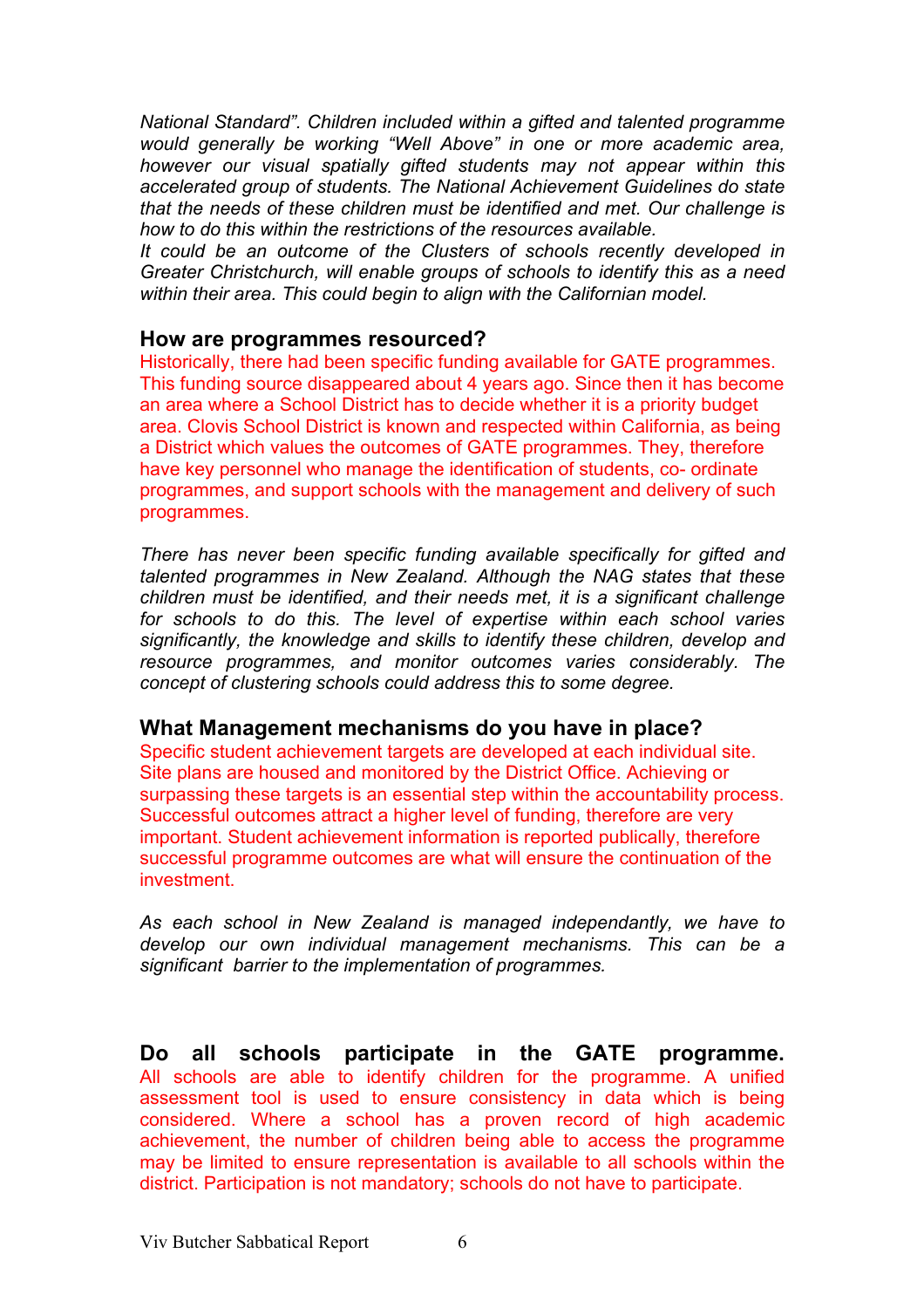*The closest parallel we have is MoE Group Special Education service, or Resource Teachers of Learning and Behaviour. In the past, I have not been able to access the Resource Teachers of Learning and Behaviour to support gifted students. Their focus historically has been children who are unable to access programmes due to lack of skills, or behavioural issues. I have been unable to find schools which have successfully accessed support from the Ministry of Education Special Education Services for support with gifted and talented students. (Autistic Sovant students may be the exception.)*

#### **How are children identified?**

Children are formally assessed in grade 2 (year 3 NZ). The Otis Lennon assessment tool is used for identification purposes at this stage. Additional assessment can be completed during years 4, 5 or 6 if the teacher or parent feel a child may qualify, or if a new child enters the school system within the Clovis School District. Data from this assessment is used as one criteria for consideration. Entry to the programme is in year 4. Children can be identified by their teachers for consideration, at any stage of their schooling. When this is the case, an alternative assessment tool is used. Parents can request that their child is assessed for inclusion in the GATE programme.

*Generally children are identified by their teachers in the New Zealand School setting. Schools who shared information relating their programmes, have not used formalised assessment tools, or if they have, the outcomes of these assessments have been combined with other information such as Overall Teacher Judgment (triangulation of several pieces of information, including teacher observation). The Otis Lennon assessment must be administered by a psychologist. Some parents choose to have this undertaken independently of the school, financing it themselves. It should be noted that than teachers are research shows that parents are more accurate when identifying gifted and talented children.* 

**How old are children who participate in your programme?** Children from year 4 to year 6 are included in the GATE programme. Children in year 3 can be identified as exceptional capable learners. Their needs are met within a differentiated classroom programme. Children in years 7 and 8 work within a Leadership, or Honours programme. Composite classes are used at times where the proficient students are grouped with the advanced students within a lower year group. This provides extension challenges for the younger students.

*Within New Zealand, we use composite classes, and collaborative teachings, which has many parallels to the Clovis model. We use ability groupings within classes, with the majority of teachers catering to individual children's needs when necessary. We certainly identify academically gifted children before*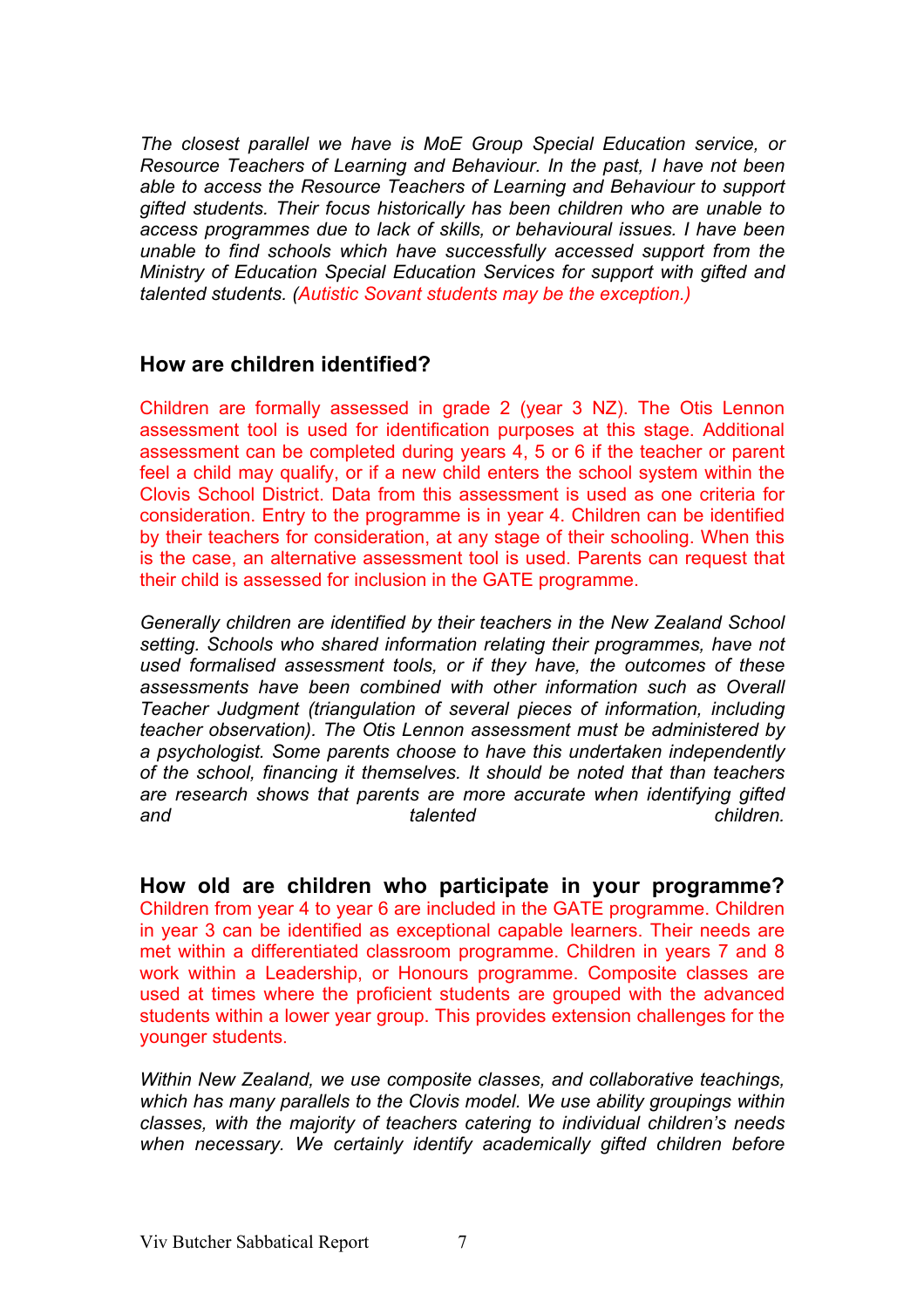*year 3, and have extension programmes in place for them. One of the challenges is to identify gifted under achieving children at this early stage. The leadership and Honours programme referred to aligns with our leadership models used in New Zealand schools. There is a variety of models in operation, across schools, however it is a way of extending students who have talents in leadership areas.*

# **Who participates in the development of the programmes?**

Each school site has a representative, who works with the programme coordinator to develop a programme which will meet their students needs. Parents are consulted in relation to topics or focus areas. Some of the concepts developed within the programmes have included project based learning, collaborative team based learning and topic based learning, e.g. Paper.

*We do not have a programme co-coordinator, however I found that the approach used for gifted children aligns with our Inquiry Learning model. What we see a standard practice is viewed as an extension activity. This may be due to the more regulated programmes delivered in the mainstream within schools in California.*

# **When you refer to differentiated classroom programmes, is this vertical acceleration, or broadening the scope of study, but at a similar level of difficulty?**

Differential learning refers to the variations of difficulty of tasks with direct correlation to the students abilities and expectations. Children who are challenged learners have a programme which will challenge them but also provide activities which will allow them to achieve success. Differentiated programmes are the tool used to address the various stages of learning within the year seven and eight year groups. An example given during our interview included reading an approved novel, then reviewing the book.

*Differentiated learning is standard practice within New Zealand schools. We use ability groupings as standard practice in mathematics, writing and reading. Many schools are now ensuring that children do not progress through the levels of reading material simply because they can read the text. Standard practice is for these children to be engaged in a range of activities to broaden their knowledge and understanding, consolidating skills at a level which still provides challenge, but may not be further up the reading scale.*

## **Do children ever work in a class which is a grade higher for a specific strength area?**

No, accelerated students needs are catered for within the differentiated

*.*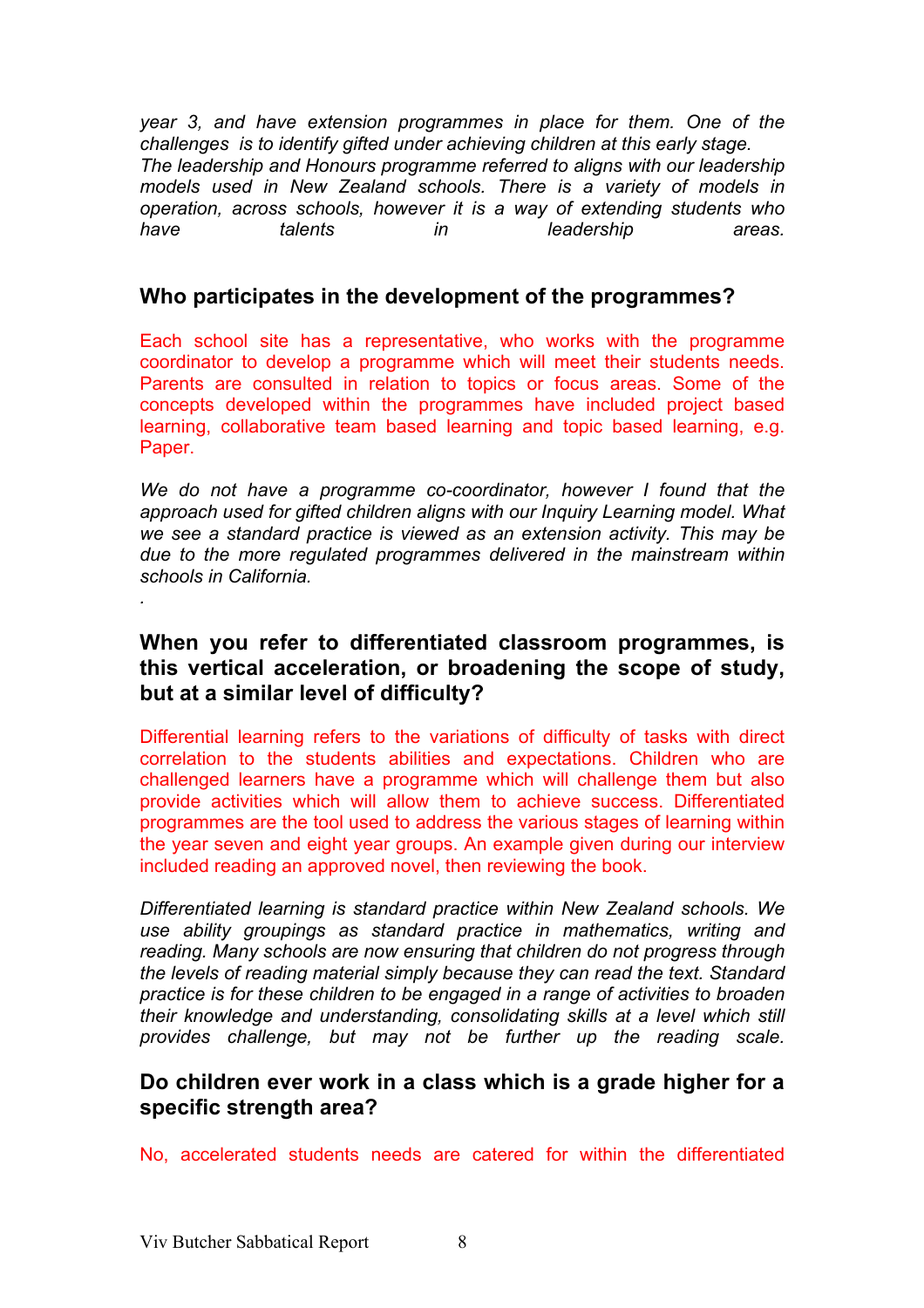programme. In some cases composite classes are used, as referred to earlier in this interview.

*Some schools have decided that it is in the best interests of the individual pupil to work on specific learning challenges with classes above their Ministry of Education year level. This practice is not used extensively but is effective when appropriate needs have been identified.*

#### **How do you use technologies to extend students?**

New technologies are being introduced into classroom programmes as their uses are identified. GATE programmes utilise technologies when it is appropriate.

*Digital technologies are being used more frequently within the classroom setting as an extension tool. It is important that the child has the skills to use the tools effectively, and that systems are in place to ensure each child's safety whilst accessing web based content. Virtual Schools have been used by many schools as an extension activity with very positive results. Many schools are now at a point of introducing Bring Your Own Device programmes. This will support differentiated programmes, for gifted and talented students. Their ability to make contact, or access resources in their areas of strength will be significantly enhanced.*

## **Do you focus on literacy/ numeracy, or do you cover the arts, sciences etc?**

As programmes are run either before school, during the lunch break, or after school, and schools within the district participate in programme development, following parent consultation, programmes vary in curriculum content. Some study topics mentioned during our interview included robotics, Destination Imagintation and science fair projects.

*All schools contacted run their programmes during the school day. They also include a variety of content depending on the children's needs. Robotics is being introduced into some technology programmes (year 7 and 8 at a technology sites specifically funded by the Ministry of Education) Virtual School programmes delivered by private providers have also been used to add a new dimension to children's learning. These programmes are generally delivered during the school day, with identified children participating. They also require a significant commitment of hours at home. This enables parents to work alongside their children, which is beneficial for all concerned.*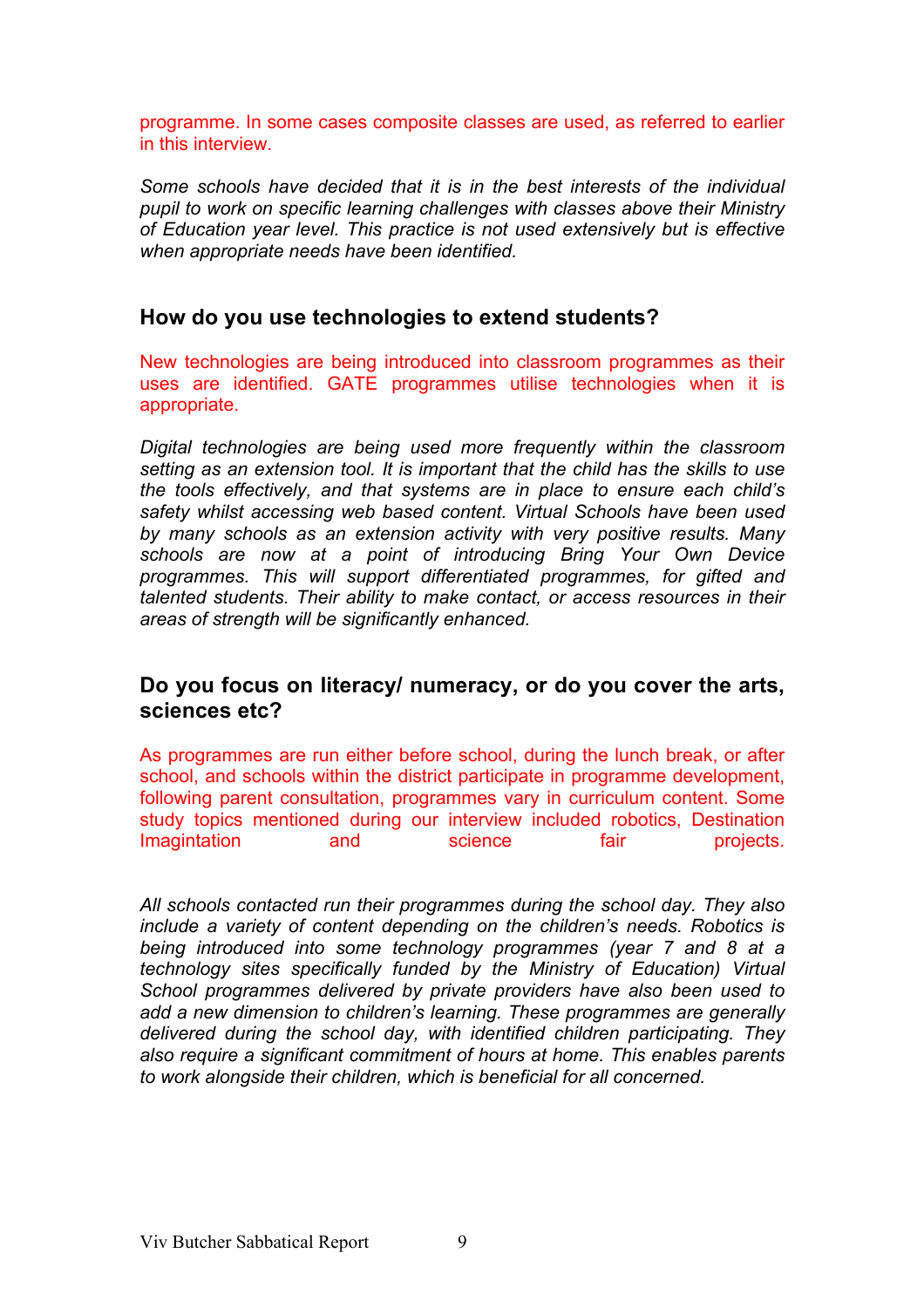# **How long do children spend during each week working on specific programmes, does this replace, or enhance the general classroom programme?**

As the programme is conducted out of school contact time, the duration is at the discretion of the individual school.

*Of the schools contacted, most have progrmmes which run for 1-1.5 hours duration, once weekly. Schools tend to vary the topic being covered, to ensure a range of children's needs and abilities can be supported.*

#### **Can parents nominate children independently of their base school?**

Yes they can request that an assessment be carried out. Results will be analysed, then all considerations relating to their inclusion will be discussed, including the number of children already included in the programme from their school.

*Parents need to approach the school where their child is enrolled to discuss the possibility of giftedness. Many parents are reluctant to do this. The results of a staff survey undertaken was very interesting. Teachers were asked if they felt teachers, parents or a combination of both were more accurate when identifying children who were gifted and or talented. It is a very simple exercise, with one question, and three options as answers. The question is: Who is best equipped to identify gifted and talented children?*

- *1. the parent*
- *2. the teacher*
- *3. a combination of both*

*Research undertaken has shown that parents are more accurate when identifying whether their child is gifted, talented or both. Very few teachers, only four out of twenty three sampled, felt that parents were more accurate.*  felt a combination of both, while 9 felt teachers were more accurate, while the *remaining ten felt a combination of both. It was a surprise to some teachers. It also challenges the concept of pushy parents, and the pupil who constantly says he/she is bored! It needs to become standard practice when approached by parents, to run the checklists through in relation to the child in question. Some surprising results may be found. It will also show parents that you are taking their inquiry seriously.*

*There is a perception that higher decile schools meet the needs of gifted and talented children more effectively than lower decile schools. One decile 2 school had an exceptional programme in place. They had attempted to develop a cluster within their area, but found that surrounding schools did not see this as a priority. Increased use of digital technologies may address the issue of travel, and enable like minded children to work collaboratively in the near future.*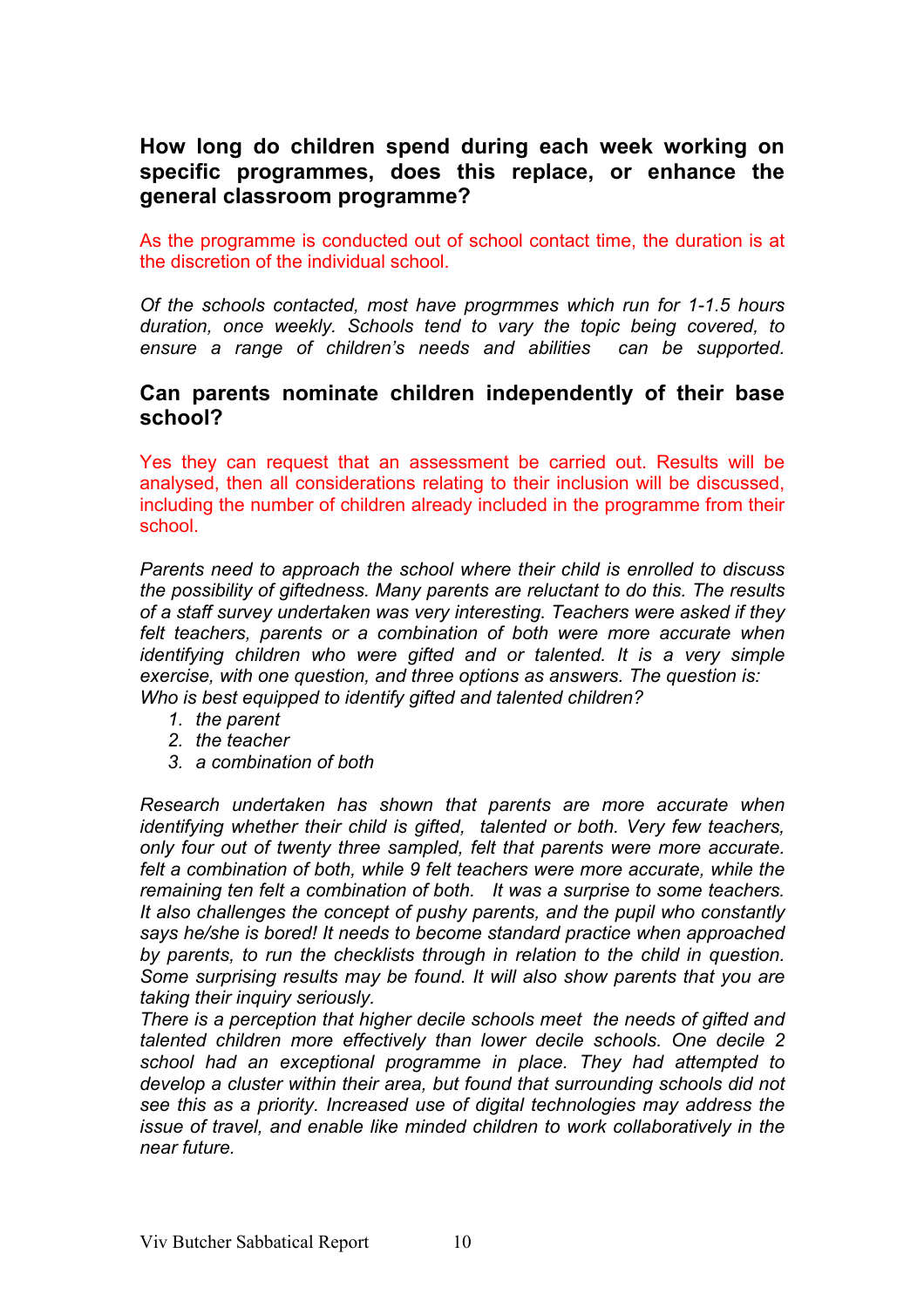# **Do children's teachers participate in any professional development, or get information about what their children are studying on the programme?**

#### The programme co-ordination works with the teachers to develop content.

*This is an area which could be developed within the cluster model. Some schools already have very good programmes in place. As part of a cluster initiative, this strength could be utilised more fully by groups of schools. Providing professional development at individual school level may not be the best use of our limited resources.*

## **Do children travel to a base school, or are groups working in their own schools, is the teacher itinerant, or are children travelling to the programme?**

As each school runs independant programmes, children are not required to travel. Teachers based at each school are responsible for programme delivery.

*The cluster model is an ideal way to strengthen practice, and utilise skills which already exist. It is financially more cost effective to move teachers rather than children. With the use of digital technologies, we have an amazing opportunity to co-ordinate expertise, and develop programmes which will be delivered to groups of like minded children, anywhere in New Zealand.*

# **Conclusion.**

It was very interesting to see when the similarities and differences were. The coordinated approach, where a significant number of schools were centrally resourced, ensure that all schools within that District, had access to knowledgeable personnel, who supported each individual school to develop programmes of work to meet the needs of children enrolled at their school. Colleagues could work together, engage in professional dialogue, and access professional development with others. They were supported to do this. As each school in New Zealand stands alone, it is difficult to make these professional connections. We do not have psychologists, occupational therapists, speech therapists etc. available to each school to undertake assessments and deliver programmes to children at no cost to schools or families. The Ministry of Education Clustering of Schools may support this initiative, if schools see it as a priority area of development, however all costs would fall to the individual schools, which would be a definite barrier.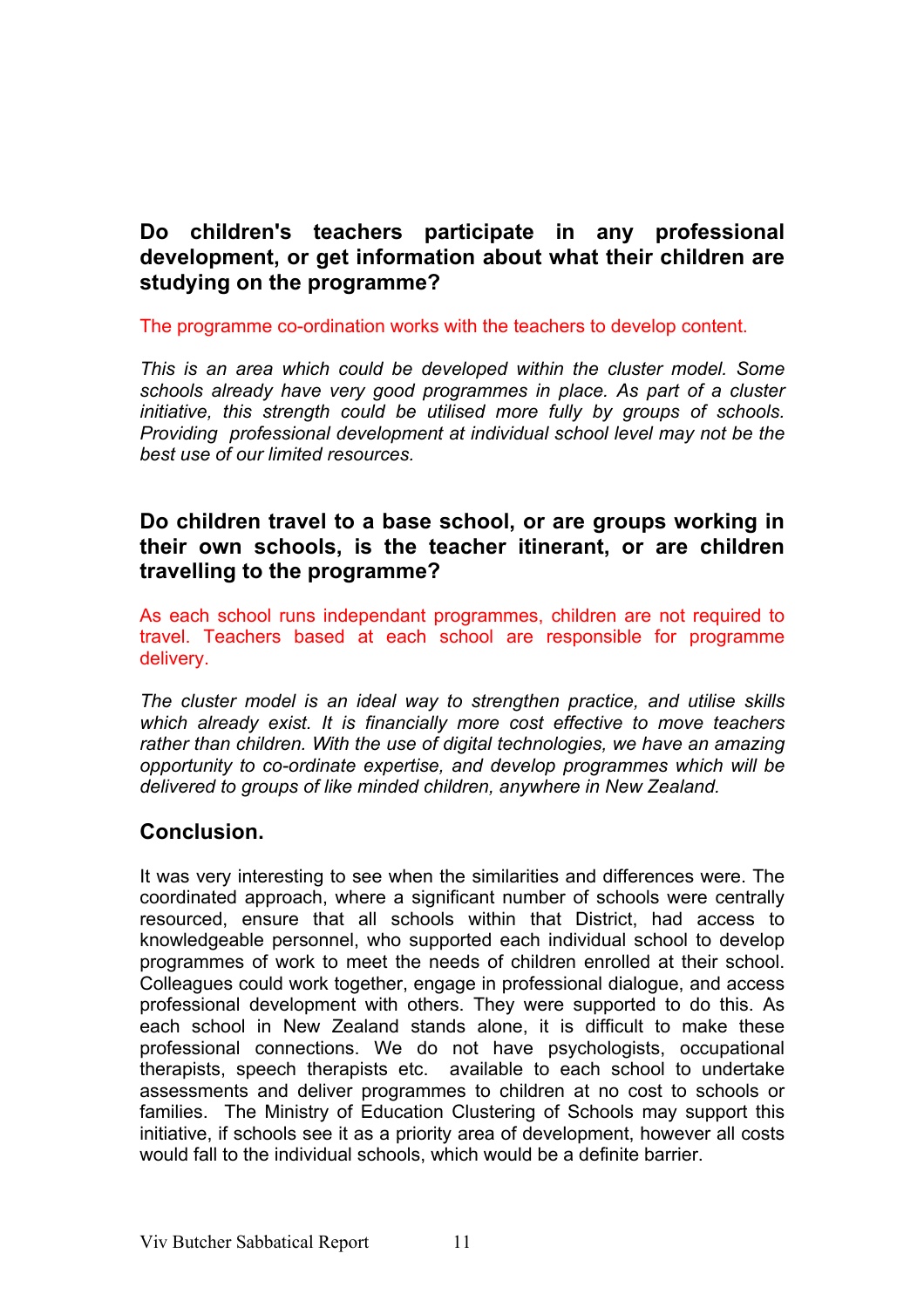Identification of children for inclusion in programmes in California relies heavily on formal testing. When I discussed using Teacher Judgment, both Sharon and Lisa felt that their teachers would be very vulnerable from parents who would question the inclusion of children on grounds other than formal assessment results. The level of trust which is a strength within our system, is not evident within the Californian system.

New Zealand schools have flexibility in developing a curriculum which is reflective of their school and communities needs and priorities. This is a significant strength of our system. What we see as "Business as Usual" with regard to Inquiry Learning, Science Fairs etc, are seen as extension activities. The introduction of BYOD will add another dimension to children's learning.

# **GIFTED AND TALENTED UNDER ACHIEVERS**

This is a challenging area, and one which is of great interest. Every one of these children are individuals, with very different needs and strengths. Our current system where teachers are becoming more confident when making professional judgments relating to children's learning, we enter an era where this skill can be utilised to identify the gifted and talented under achiever. These children can present in various ways. One such child had received a significant level of learning support, from reading recovery, through to written language and numeracy interventions. Verbally the picture did not match. He could have an in-depth conversation with you relating to insects, birds and general biological themes. During a filed trip to a university looking at Bugs and Mud, he was totally engaged, sharing his knowledge and understanding, whilst actively seeking new information. He was fascinating to observe. Whilst on another field trip, a school camp, whilst working on team building problem solving, while being quite passive, he did give suggestions about possible solutions. The louder, more assertive children were quite aggressive in their approach. Pupil B. continued to quietly make his suggestions. Eventually, when the team had exhausted their suggestions, Pupil B again verbalised his solution. The group tried this strategy, to find that it did work. This scenario was repeated many times, until Pupil B became the quiet leader, sharing his ideas with the group. I had recently read the article written by Lesley K. Sword (2000) entitled I think in Pictures, You Teach in Words. This reading was included in the REACH study modules, and has been invaluable when working with teachers. Developing an understanding of different learning styles has been significant when identifying under achieving gifted students. Pupil B now understands himself and his learning preference. He ensures any new teachers are aware of the environment he needs to be successful within our school. The reading was used as part of a staff meeting, which ensured all teachers were exposed to this concept, and understood the impact of programme delivery on certain students. It was wonderful to see this years student achievement information. Pupil B is now working Above National standards, which is certainly where he belongs.

A rating scale accessed at www.gifteddevelopment.com and www.visualspacial.org are useful tools for identification of visual spatial students, who find it difficult to function in a world of words. Teachers need to understand that one style of delivery does not fit all children, in fact the reverse was the case with Pupil B.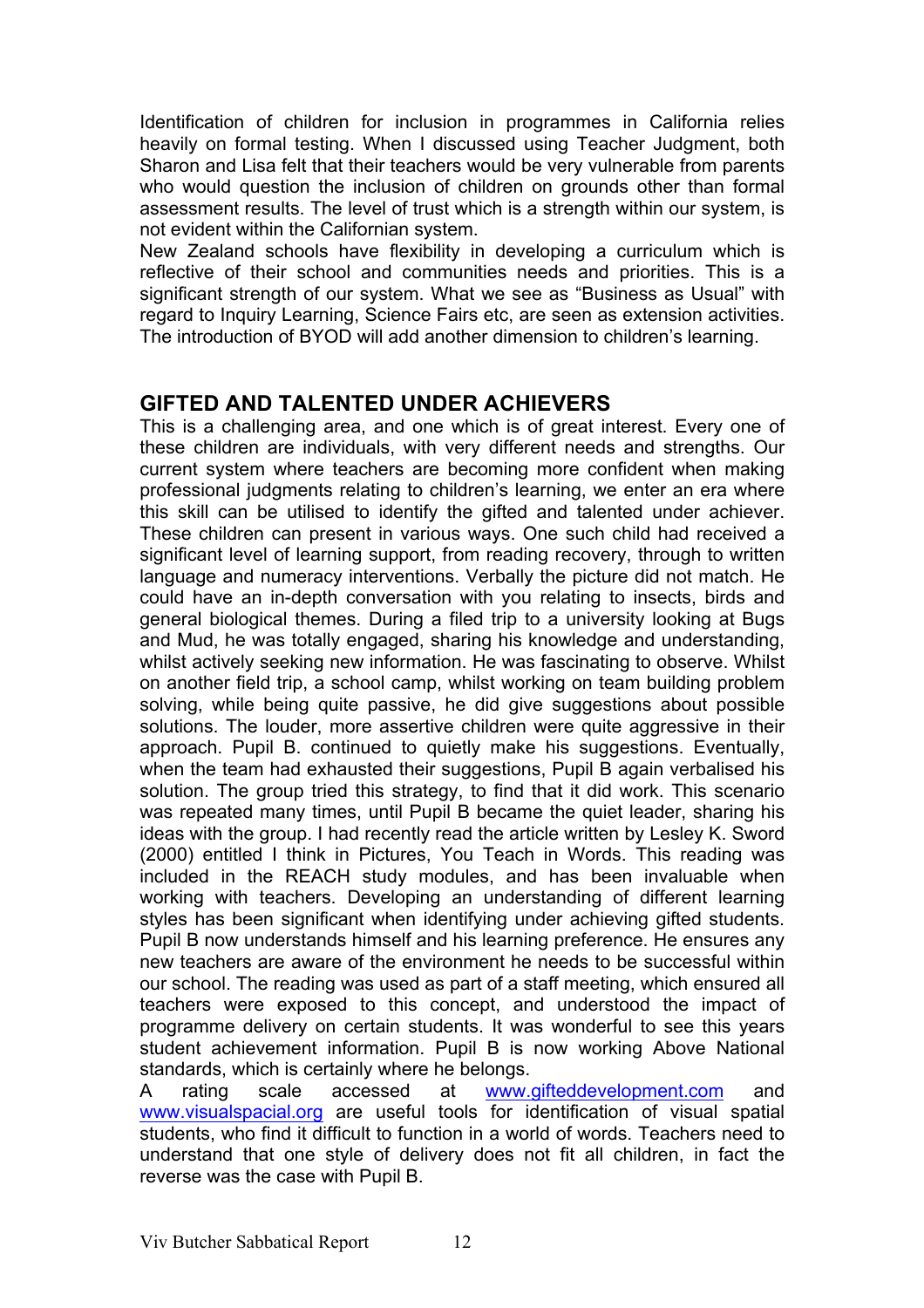Following is a list of some resources which will be helpful when focusing on identification and understanding the needs of the Gifted Under Achieving student.

**Azpetiam L. & Rocamora, M. (1994)** Misdiagnosis of the Gifted, Mensa Bulletin.

**Baldwin, L. J. & Gargiulo, D. A. (1983)** A Model Programme for Elementary Age Learning Disabled/Gifted Children: Identification and Programming, 207 n221. Auystin TX.

**Barkley, R.A. (1990),** ADHD. A Handbook For Diagnosis And Treatment, Guilford Press.

**Baum, S,. Owen, S. V. & Dixon, J. (1991),** To Be Gifted And Learning Disabled, From Identification To Practical Intervention Strategies. Cheltenham, Victoria: Hawker Brownlow Education

**Bratter, T. E. (1995),** ADHD or Gifted, Barrington, Massachusetts, Woodbury Reports Inc. – "Schools and Program Visits" (1995). #33 .

**Clark, B. (1992).** Growing Up Gifted, Prentice Hall, Canada. Golangelo, N. & Davis, G. A. (eds)

**Clements, C., Lundell, F. Hishinumu, E. S. (1994),** Serving The Gifted-Dyslexic & Gifted – At – Risk, Gifted Child Today Magazine, 17 (4).

**Fetzer, E. (2000),**The Gifted Learning Disabled Child: A Guide For Teachers and Parents, Prufrock Pressoin partnership with Gale Group.

**Gleaves, M. (1997),** On Creativity, NFGCC for Red Alert's Education Circle of Hope Forum.

**Gough,** in Commonwealth of Australia, 2001, p. 13, adapted from Commonwealth of Australia, 2001; Gross, 1993, from Including Gifted Children in Equal Educational Opportunities.

**Neuwirth, S. (1997),** Learning Disabilities, Henry Tyndale School Association.

**Denzulli, J. S. (1999),** What is This Thing Called Giftedness, and How do we Develop it? A Twenty – Five Year Perspective, Journal for the Education of Gifted. 23 (1), 3-54.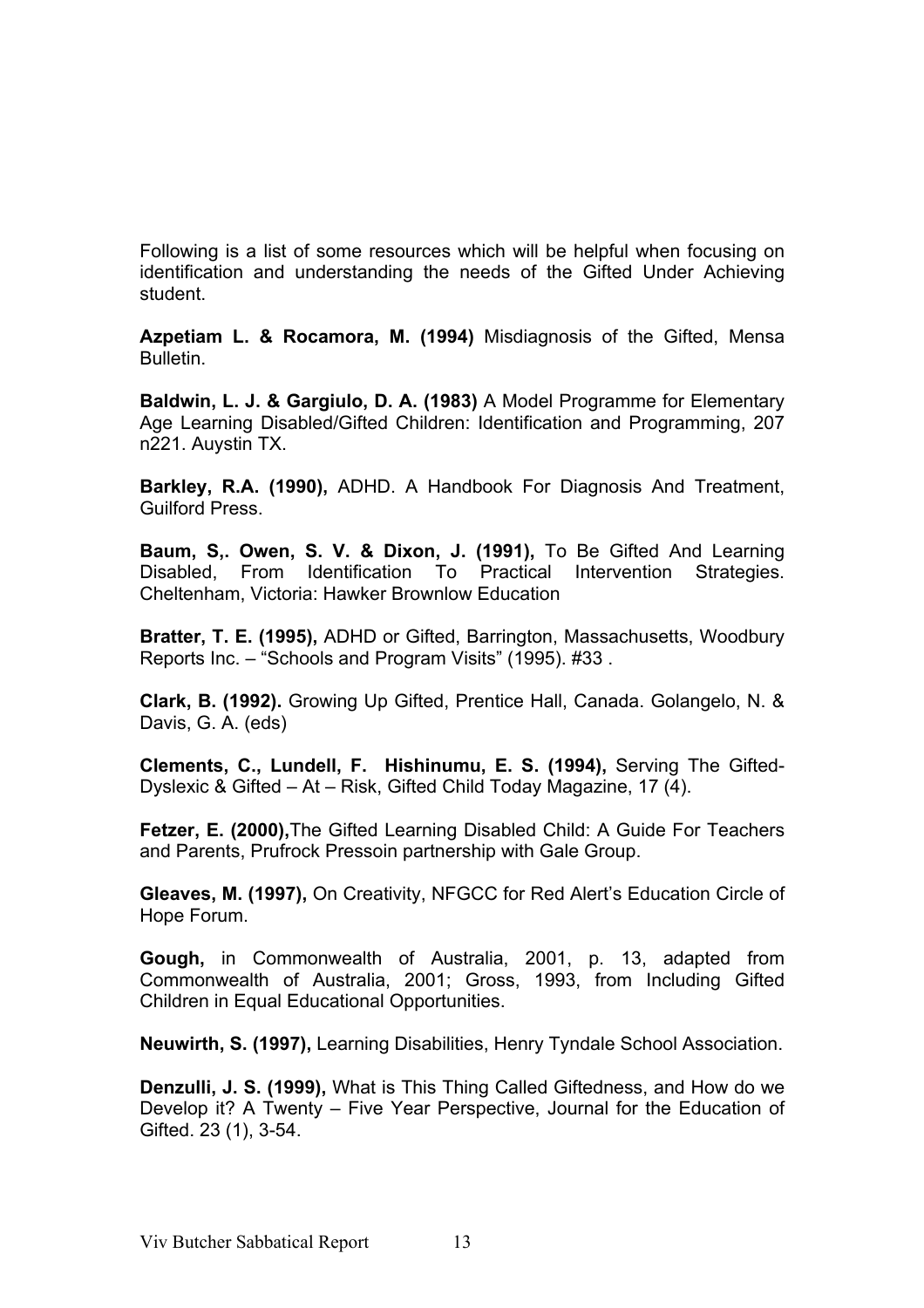**Silverman, L. (1992),** How Parents Can Support Gifted Children, ERIC EC Digest #E515.

**Singer, L. (2000),** If Gifted = Asynchronous Development, the Gifted/ Special Needs = Asynchrony Squared, from Uniquely Gifted: Indetifying and Meeting the Needs of the Twice Exceptional, Keisa Kay (ed), Avocus Publishing. (www.avocus.com) : Gilsum, NH.

**Udall, A. J. Marker, J. (1983),** Giftedness and Learning Disabilities, National Institute of Education, US Department of Education, Reston, Va.

**Webb, J. & Latimer, D.,** excerpt from ADHD and Children Who are Gifted, ERIC Digest # 522, Council for Exceptional Children, Reston, VA; ERIC Cleaninghouse on Disabilities and Gifted Education, Reston, Va.

**Whitmore, J. R, (1980),** Giftedness, Conflict, and Underachievement, Boston: Allyn & Bacon.

**Winebrenner, S. (2003),** Teaching Strategies for Twice Exceptional Students, Intervention In School and Clinic, pp113n137.

**Ensuring Information is well managed relating to support programmes**

**Strategies to support transfer of Information across sector groups**

## **Implications**

It is a legal requirement that Gifted and Talented students, are identified, and have programmes of work in place which will meet their needs. Our challenge is to utilise the identification tools available to us, and develop programmes which will not just meet their needs, but extend these very able pupils in a range of ways. This is a diverse group, who may seem to have very little in common. Collaborating with other schools is sound practice, as there will be children in other schools who do have similar characteristics and needs. Research has proven that gifted, like minded children enjoy working together. One of our challenges is to find other schools and pupils who wish to engage in a collaborative programme.

Within a medium sized school of 400 students, there are likely to be between 20 – 40 students who can be identified as gifted and talented. Once identified, it is now our task to identify resources to develop a programme which will engage them in learning which is meaningful and interesting. Rosemary Cathcarts book "they're Not Bringing My Brain Out" includes essential reading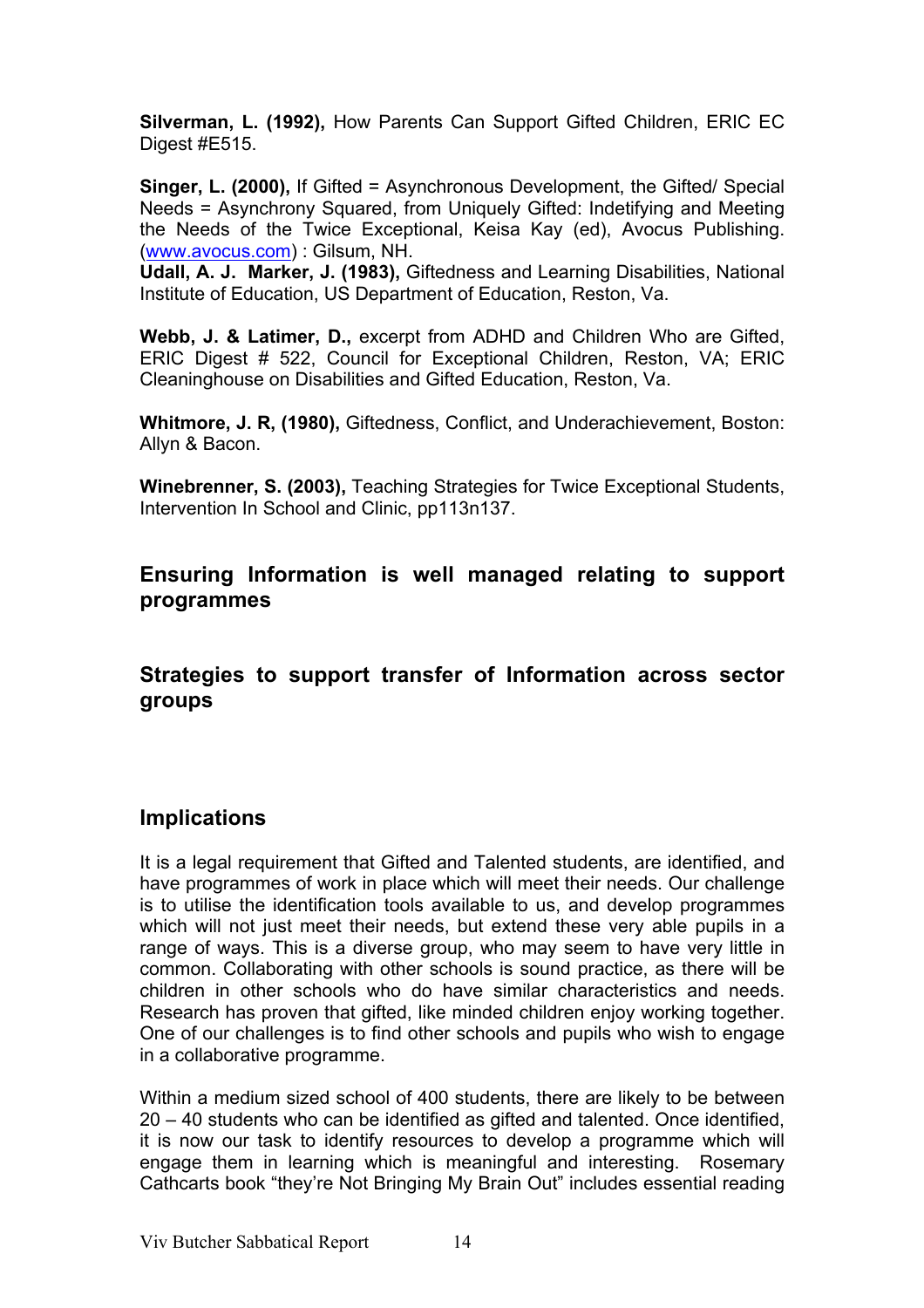when developing a programme of work for our Gifted and Talented students. The planning stage following identification of students, includes a very strong focus on skill development of children. In order to actively engage in meaningful learning, children must posses an essential set of skills. This text includes 2 key concepts.

Key Concept 1: Generating a high level of interest in learning. Rosemary lists four purposes for why this is an essential part of her programme. She follows with six ways of generating interest in learning.

Key Concept 2: Developing the tools of thought: overview.

Essential tools of thought listed in They're Not Bringing My Brain Out, include: 1. Study and Research Skills

- - Strategy A: Learning how to plan and carry out a research task
	- Strategy B: Learning how to set study questions
	- Strategy C: Learning how to make and record investigations
	- Strategy D: Being a researcher.

Rosemary summarise this section of her book by stating:

*Both to help them in their present situation and to prepare them for later and more advanced study, gifted children need to become highly competent and independent learners, capable of a high degree of initiative, self discipline and resourcefulness. For this to happen they need to:*

- *Know how learning works;*
- *Be able to frame relevant and significant questions;*
- *Have the skills required to access information through both reference and original research, and to evaluate what they find;*
- *Feel confident that their own thinking and ideas have value too, and to be able to self-evaluate;*
- *Be prepared to make mistakes*
- 2. Observation Skills

Rosemary believes that observational skills are not learned skills, in the sense of research skills. They are intrinsic skills, present at birth in all human beings. Our job is to see that they are not lost, or diminished, but kept alive and nurtured so that the child's awareness and freshness of vision remain in the mature adult. To achieve this, she states that we need to help children to:

- Maintain their awareness of sensory input;
- Develop skill in recording and interpreting such input;
- Build the use of this skill into their learning processes.

#### 3. Communication Skills

Effective communication skills is imperative. These skills enables gifted and talented students to share their discoveries in a range of genres. Children need to be able to communicate in a variety of ways, they also need to develop receptive tools to understand how others are communicating with them. Rosemary lists the key essential factors necessary for children to develop effective communication skills as :

• making use of discussion and the opportunities it provides to develop skill in understanding and communicating with others;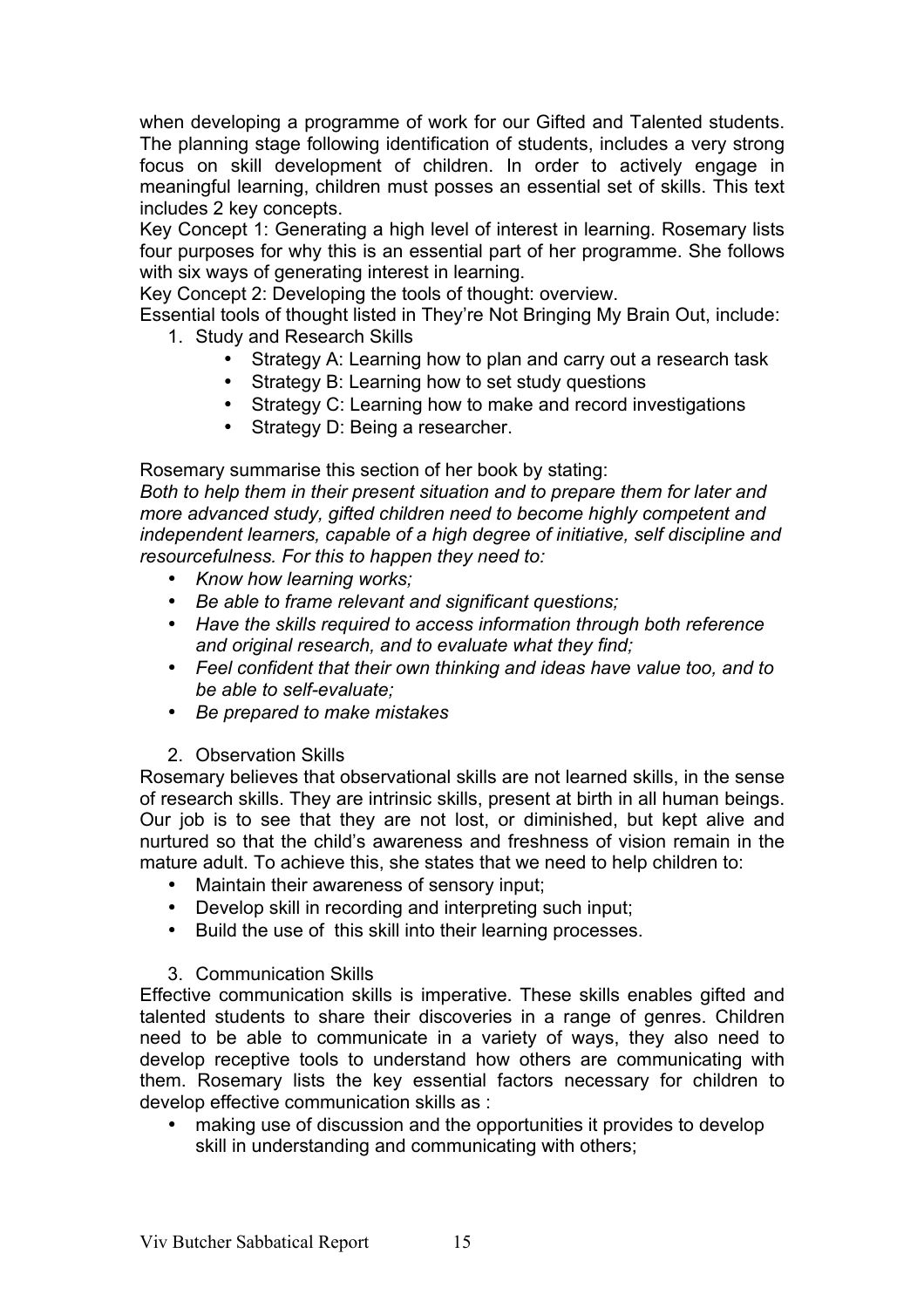- ensuring gifted children have a good understanding of language structure and opportunities to practise its use in a wide variety of situations;
- nurturing and encourage the development of an extensive vocabulary and an awareness of the precision of meaning that the nuances of language can provide;
- assisting gifted children to develop an awareness and sensitive understanding of languages without words and the emotions and relationships these can convey.
- 4. Thinking Skills

Thinking skills involve far more than just problem-solving. They include all those dimensions of thinking that relate to opinions, values, innovation and vision.

To nurture these skills in gifted children, we must fist create the right kind of environment, one in which intellectual and imaginative exploration is supported and encouraged. Practical strategies include the use of:

- Mulit-solution puzzles;
- Strategic board games'
- Mazes;
- Logic puzzles;
- Unconventional comprehension;
- Future Problem Solving.
- 5. Organisational skills

Gifted children often seem to find it difficult to organise themselves. Their thoughts tend to be complex, and not aligned with the philosophies of conventional school systems. Time management can pose difficulties in areas such as having a clear understanding of how long a particular task will take, and realising that there may be several tasks to complete within a set time frame. Gifted children may wish to allocate a significant amount of time to a task, when the teacher has estimated this to be a small task. The gifted child will not want to abandon the set task in order to complete a less meaningful task. Lack of self management skill can be a label given to these children, when the reality is that they want to use more time to go into greater depth with a set task. Personal organisation, ensuring that all the required tools are available before commencing a task can be another area of difficulty. Actually commencing a task can take longer than other students. Methodically planning a task is often not seen as important. Gifted children may commence a task without a clear plan, and not complete all components of the activity due to being distracted by new discoveries along the way, or finding the task lacks stimulation of motivation to complete.

Strategies to address these issues are covered in "They're Not Bringing My Brain Out". It is vital that we teach these skills in order to equip our gifted students with the tools for success. The younger they are introduced into the programme, the better off our students will be. If children are unable to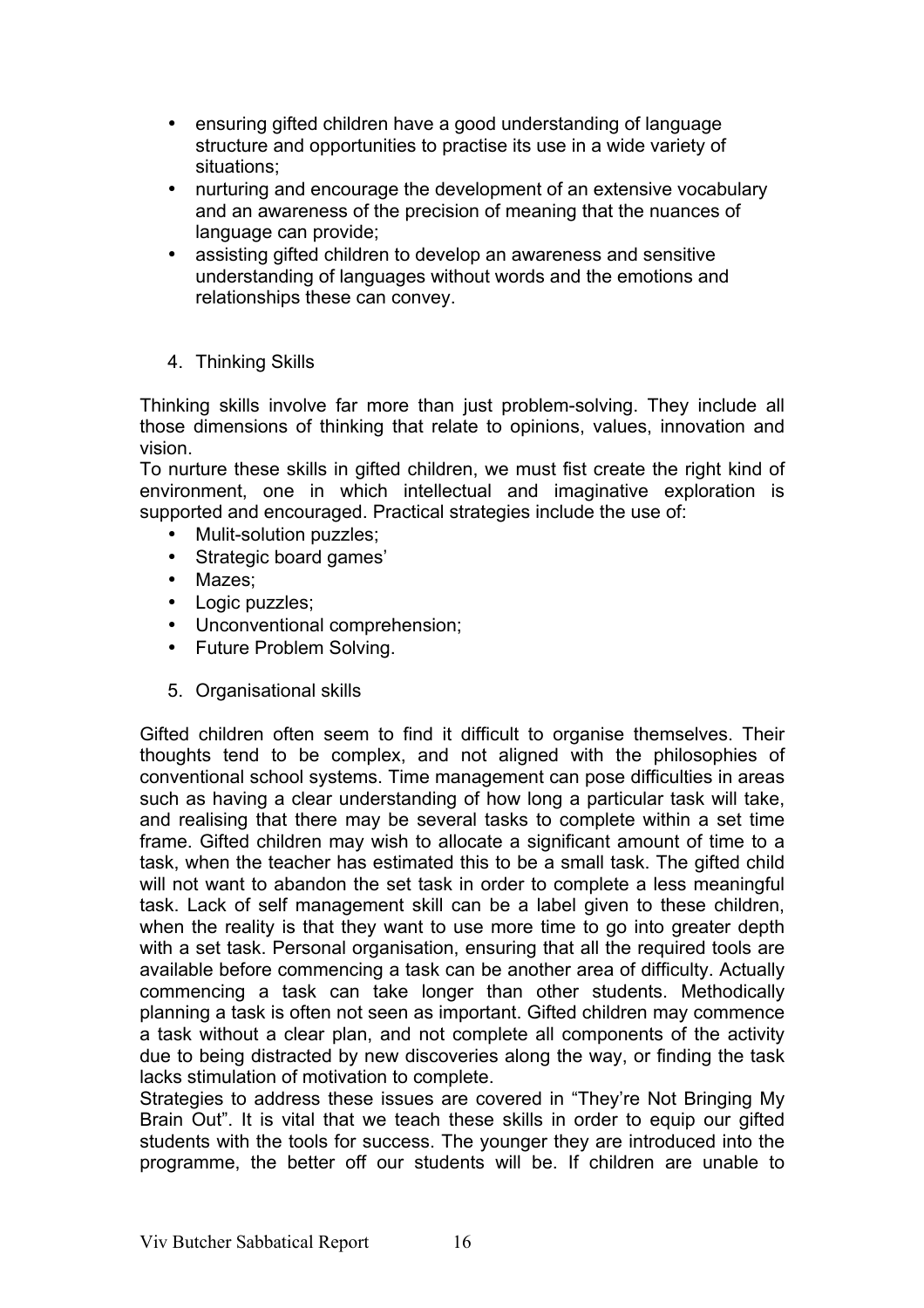develop these skills effectively, even though they have been taught and reinforced, it may be necessary to seek support to resolve them.

Additional information is included in this book which includes:

- Developing intellectual and creative potential:
	- 1. Ways of Knowing
	- 2. Exercises to challenge the child's current knowledge and level of thinking
	- 3. drawing on the arts
	- 4. Encouraging original work
	- 5. Making independent study meaningful
	- 6. Guiding the gifted reader
- Fostering emotional, social and ethical growth:
	- 1. Introduction
	- 2. Self-knowledge, self-acceptance and self-esteem
	- 3. Growth towards emotional and social maturity
	- 4. Ethical growth

This book is an essential professional resource for all New Zealand School gifted and talented programme. Rosemary Cathcart was awarded the Queens Service Medal in 2004 for her work in the field of Gifted and Talented Education in New Zealand. She was the founding director of the George Parkyn National Centre for Gifted and Talented Education.

The REACH programme provides professional development opportunity which will support any schools GATE co-ordinator to fully understand the needs of our gifted and talented students, and develop meaningful, engaging programmes not just for the academically able students, but also for those who are under achieving within our school systems.

#### **Bennefits**

As educators within the New Zealand schooling system, we have many tools which will identify our academically able students. We are more challenged when it comes to identifying and supporting our gifted and talented under achieving students. Developing an awareness of their characteristics, and working in partnership with their whanau, we can make a significant difference to the learning opportunities which they are able to access. Using a variety of delivery techniques, and supporting differing learning styles, has the capacity to have a life long impact on them as valuable members of our learning community.

## **Conclusions**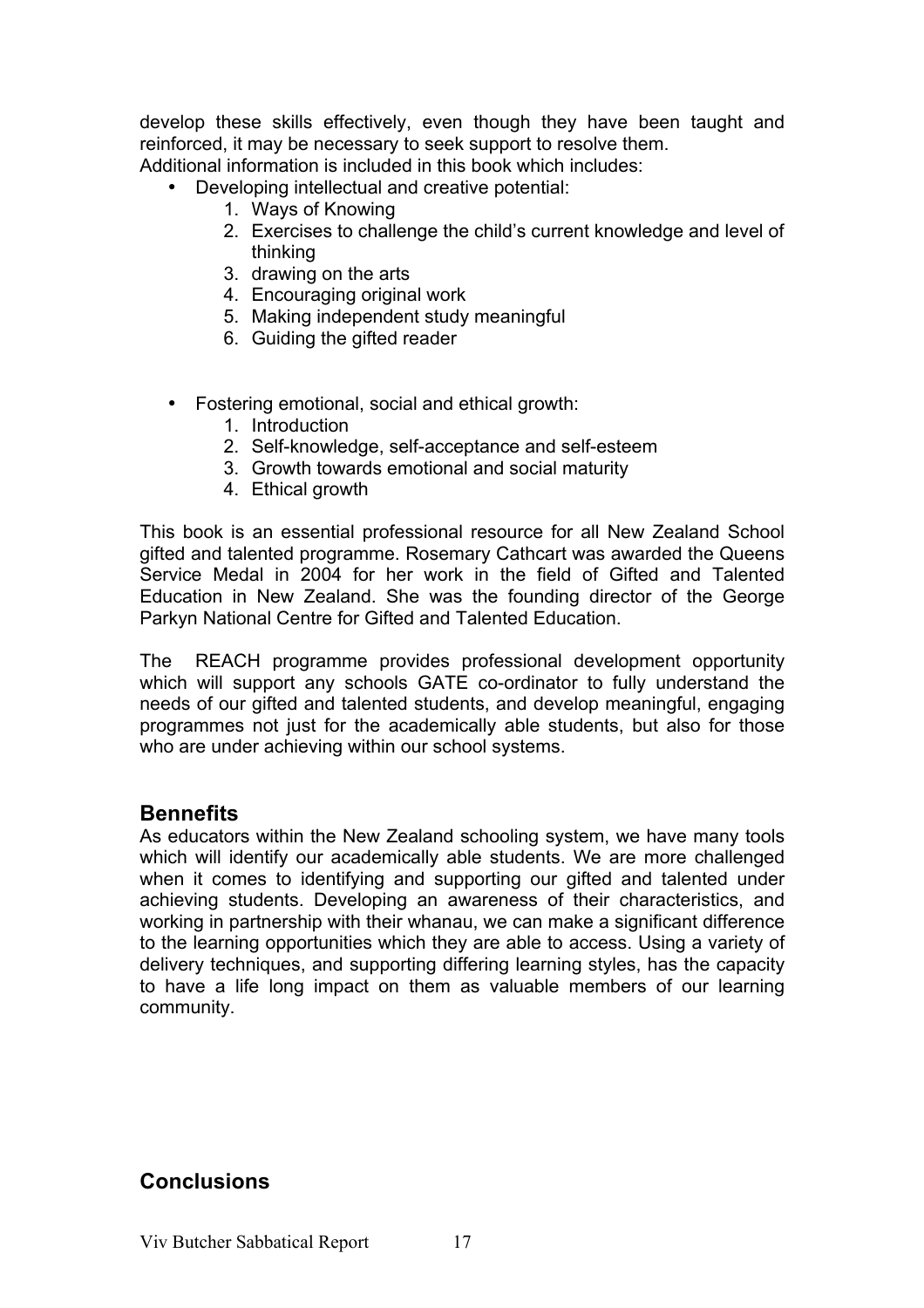#### **References**

**Azpetiam L. & Rocamora, M. (1994)** Misdiagnosis of the Gifted, Mensa Bulletin.

**Baldwin, L. J. & Gargiulo, D. A. (1983)** A Model Programme for Elementary Age Learning Disabled/Gifted Children: Identification and Programming, 207 n221. Auystin TX.

**Barkley, R.A. (1990),** ADHD. A Handbook For Diagnosis And Treatment, Guilford Press.

**Baum, S,. Owen, S. V. & Dixon, J. (1991),** To Be Gifted And Learning Disabled, From Identification To Practical Intervention Strategies. Cheltenham, Victoria: Hawker Brownlow Education

**Bratter, T. E. (1995),** ADHD or Gifted, Barrington, Massachusetts, Woodbury Reports Inc. – "Schools and Program Visits" (1995). #33 .

**Cathcart, Rosemary. (2005, 3<sup>rd</sup> edition)** They're Nbot Bringing My Brain Out.

**Clark, B. (1992).** Growing Up Gifted, Prentice Hall, Canada. Golangelo, N. & Davis, G. A. (eds)

**Clements, C., Lundell, F. Hishinumu, E. S. (1994),** Serving The Gifted-Dyslexic & Gifted – At – Risk, Gifted Child Today Magazine, 17 (4).

**Denzulli, J. S. (1999),** What is This Thing Called Giftedness, and How do we Develop it? A Twenty – Five Year Perspective, Journal for the Education of Gifted. 23 (1), 3-54.

**Fetzer, E. (2000),**The Gifted Learning Disabled Child: A Guide For Teachers and Parents, Prufrock Pressoin partnership with Gale Group.